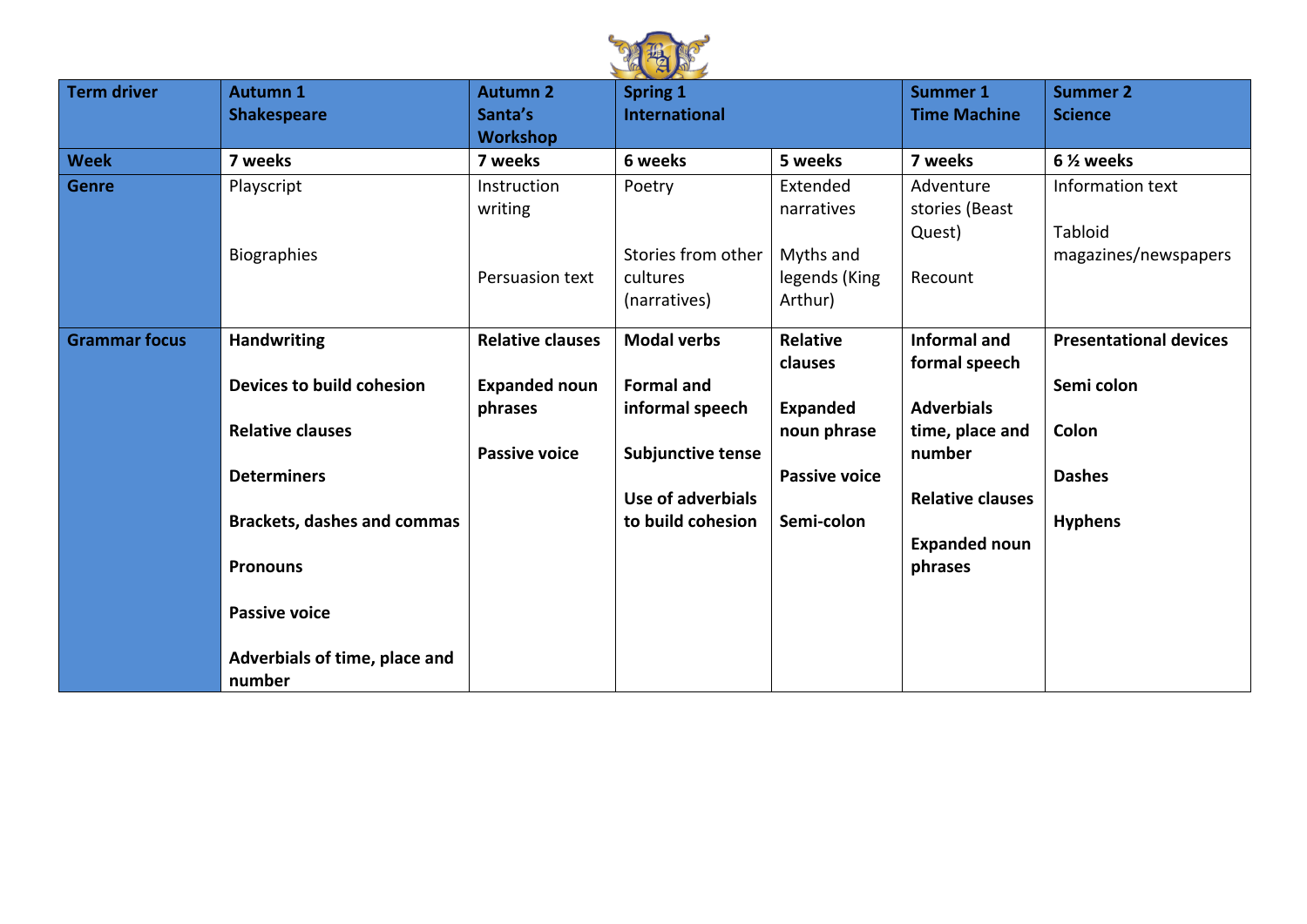

## **Unit 2 – Y1 & 2 Cycle B**

| <b>Science</b>            | To understand the Earth's<br>movement in space                                                                                                                                                                                                                             | To investigate<br>materials                                                                                                                                                                                                                               | To investigate living things                                                                                                                                                         |                                                          | To understand<br>evolution and<br>inheritance                                                                                                                                                    | To understand animals<br>and humans                                                                                                                                                       |
|---------------------------|----------------------------------------------------------------------------------------------------------------------------------------------------------------------------------------------------------------------------------------------------------------------------|-----------------------------------------------------------------------------------------------------------------------------------------------------------------------------------------------------------------------------------------------------------|--------------------------------------------------------------------------------------------------------------------------------------------------------------------------------------|----------------------------------------------------------|--------------------------------------------------------------------------------------------------------------------------------------------------------------------------------------------------|-------------------------------------------------------------------------------------------------------------------------------------------------------------------------------------------|
| <b>Maths</b>              | To know and use numbers<br>To add and subtract                                                                                                                                                                                                                             | To use fractions<br>(inc decimals,<br>percentages,<br>ratio and                                                                                                                                                                                           | To use measures<br>(inc time)                                                                                                                                                        | To understand<br>the properties<br>of shapes<br>(angles) | To use algebra<br>Fractions,<br>decimals and                                                                                                                                                     | To add and subtract<br>To multiply and divide                                                                                                                                             |
|                           | To multiply and divide                                                                                                                                                                                                                                                     | proportion)<br>To describe<br>position<br>direction and<br>movement                                                                                                                                                                                       |                                                                                                                                                                                      | To use<br>statistics                                     | percentages                                                                                                                                                                                      | To use fractions                                                                                                                                                                          |
| <b>Learning challenge</b> | <b>History</b><br>place events and artefacts<br>in order on a timeline<br>Art<br>• Use thick and thin brushes.<br>• Mix primary colours to make<br>secondary.<br>• Add white to colours to<br>make tints and black<br>to colours to make tones.<br>• Create colour wheels. | <b>History</b><br>place events<br>and artefacts<br>in order on a<br>timeline<br>• Observe or<br>handle evidence<br>to ask questions<br>and find answers<br>to questions<br>about the past.<br>• Ask questions<br>such as: What was<br>it like for people? | Geography<br>To investigate places<br>To investigate patterns<br>To communicate geographically<br>History<br>To build an overview of world<br>History<br>To communicate historically |                                                          | <b>History</b><br>• Describe<br>historical<br>events.<br>• Describe<br>significant<br>people from the<br>past.<br>• Recognise that<br>there are<br>reasons why<br>people in the<br>past acted as | Personal Development<br>To understand others<br>(Year 6 Real Love Rocks)<br><b>RE</b><br>To understand how beliefs<br>are conveyed<br>To understand values<br>Computing<br>To communicate |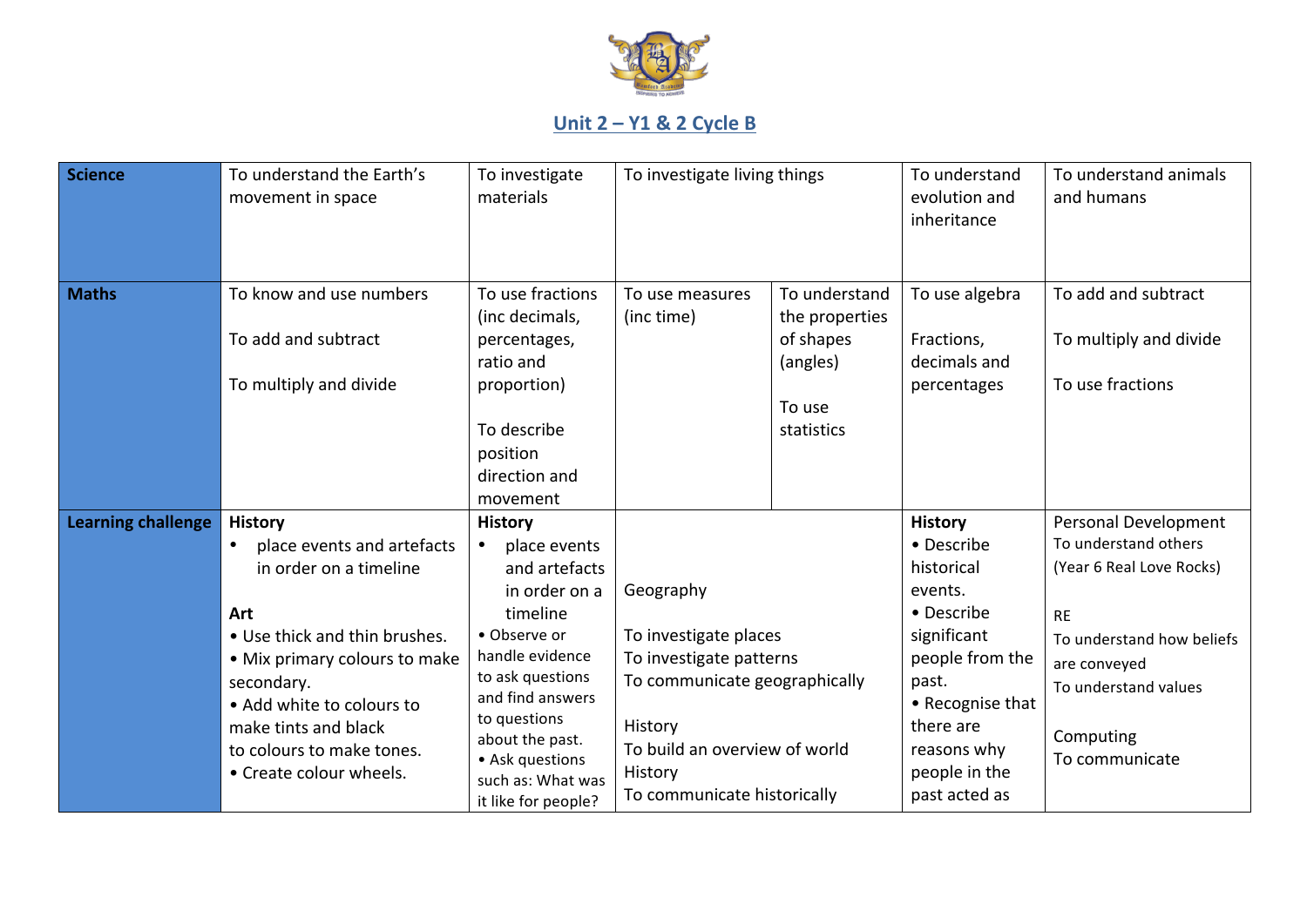

## **Unit 2 – Y1 & 2 Cycle B**

| Personal Development<br>To try new things<br>Computing<br>To code<br>PE | What happened?<br>How long ago?<br>• Use artefacts,<br>pictures, stories,<br>online sources<br>and databases to<br>find out about the<br>past.<br>Art<br>• Use repeating or<br>overlapping<br>shapes.<br>• Mimic print<br>from the<br>environment (e.g.<br>wallpapers).<br>• Use objects to<br>create prints (e.g.<br>fruit, vegetables<br>or sponges).<br>· Press, roll, rub | Personal Development<br>To push oneself<br>To imagine<br>To improve<br>RE<br>To reflect<br>Computing<br>To code<br>To collect<br>PE | they did.<br>Personal<br>Development<br>To not give up<br><b>RE</b><br>To understand<br>practises and<br>lifestyles<br>Computing<br>To connect<br>PE | PE |
|-------------------------------------------------------------------------|-------------------------------------------------------------------------------------------------------------------------------------------------------------------------------------------------------------------------------------------------------------------------------------------------------------------------------------------------------------------------------|-------------------------------------------------------------------------------------------------------------------------------------|------------------------------------------------------------------------------------------------------------------------------------------------------|----|
|                                                                         | and stamp to<br>make prints                                                                                                                                                                                                                                                                                                                                                   |                                                                                                                                     |                                                                                                                                                      |    |
|                                                                         | DT<br>To design, make,<br>evaluate and<br>improve                                                                                                                                                                                                                                                                                                                             |                                                                                                                                     |                                                                                                                                                      |    |